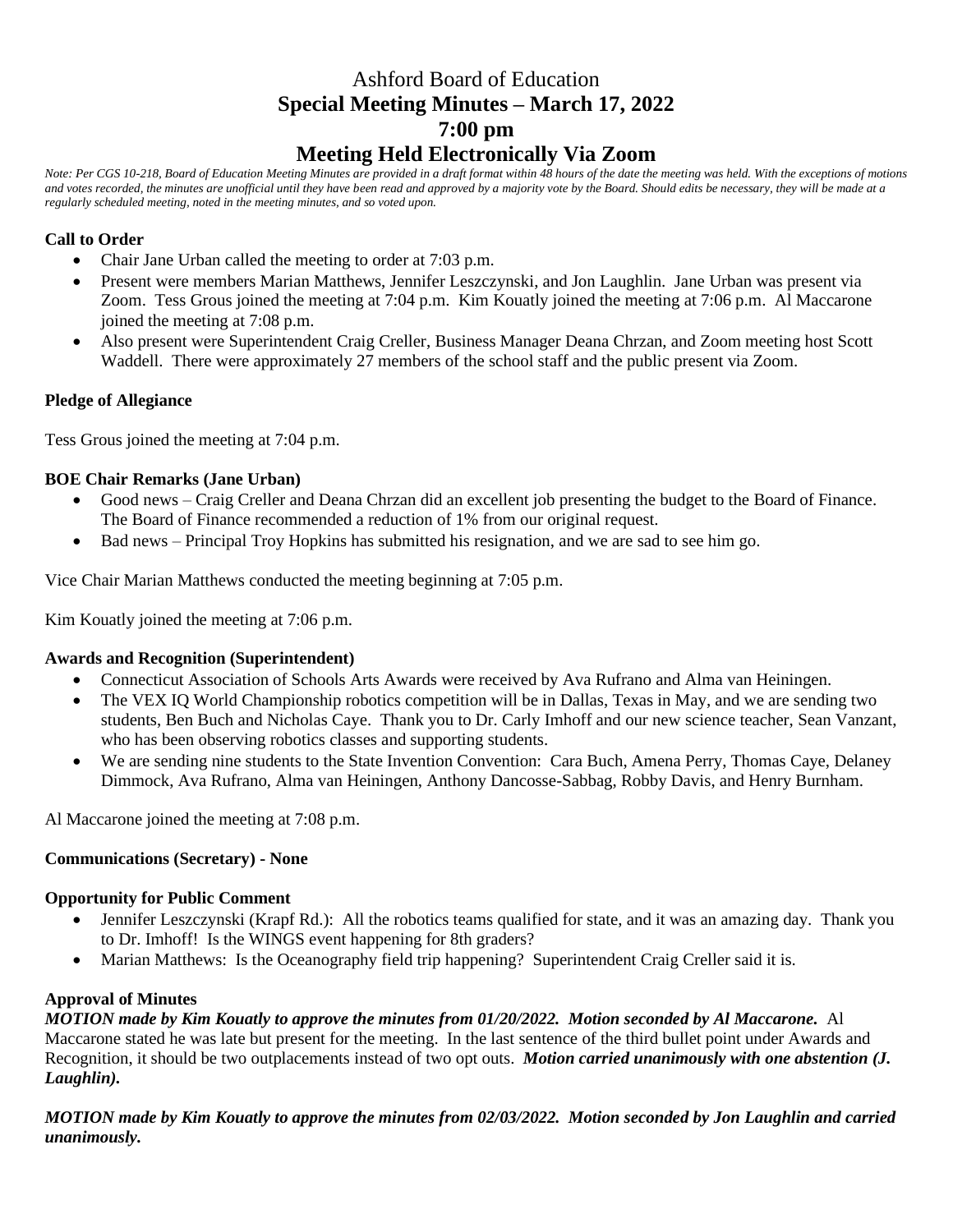*MOTION made by Kim Kouatly to approve the minutes from the 02/10/2022 special meeting. Motion seconded by Jon Laughlin and carried unanimously with one abstention (M. Matthews).*

*MOTION made by Jon Laughlin to approve the minutes from the 02/23/2022 special meeting. Motion seconded by Jennifer Leszczynski*. The third bullet of Call to Order should state that there were 87 members of the school staff and the public present via Zoom. *Motion carried unanimously.*

#### **Consent Agenda Items**

- a. Staff Appointments Luke Croxton Physical Education and Health; Jennifer Turner Special Education
- b. Staff Resignations Troy Hopkins Principal/Assistant Superintendent
- c. January/February 2022 Financial Statement

#### *MOTION made by Kim Kouatly to approve the consent agenda items. Motion seconded by Al Maccarone and carried unanimously.*

# **Old Business**

- a. FY 23 Budget
	- We presented to the Board of Finance 03/10/2022, asking for a 5.21% increase. They approved a 4.21% increase. The good news is that it comes with a \$50,000 fuel contingency fund. We will schedule a special meeting for 03/31/2022 at 7:00 p.m. to discuss how to adjust the estimated budget request.
- b. Review of Current Budget and Line Item Transfer Policy (Series 3000)
	- We are required to report on our budget four times a year. We are doing it every month.
	- Transfers are required as needed.

# **New Business**

- a. 2022-2023 Ashford School Calendar
	- This is a draft. Vacation days and professional development days are very well aligned with surrounding towns and Region 19. Unions and staff will be given an opportunity to provide input.
- b. 2022-2023 Healthy Foods Certification
	- *MOTION made by Kim Kouatly that pursuant to C.G.S. Section 10-215f, the board of education or governing authority certifies that all food items offered for sale to students in the schools under its jurisdiction, and not exempted from the Connecticut Nutrition Standards published by the Connecticut State Department of Education, will comply with the Connecticut Nutrition Standards during the period of July 1, 2022 through June 30, 2023. This certification shall include all food offered for sale to students separately from reimbursable meals at all times and from all sources, including but not limited to school stores, vending machines, school cafeterias, culinary programs, and any fundraising activities on school premises sponsored by the school or non-school organizations and groups. Motion seconded by Jane Urban and carried unanimously.*
	- *MOTION made by Kim Kouatly that the board of education or governing authority will allow the sale to students of food items that do not meet the Connecticut Nutrition Standards and beverages not listed in Section 10-221q of the Connecticut General Statutes provided that the following conditions are met: 1) the sale is in connection with an event occurring after the end of the regular school day or on the weekend; 2) the sale is at the location of the event; and 3) the food and beverage items are not sold from a vending machine or school store. An "event" is an occurrence that involves more than just a regularly scheduled practice, meeting, or extracurricular activity. For example, soccer games, school plays, and interscholastic debates are events but soccer practices, play rehearsals, and debate team meetings are not. The "regular school day" is the period from midnight before to 30 minutes after the end of the official school day. "Location" means where the event is being held and must be the same place as the food and beverage sales. Motion seconded by Al Maccarone and carried unanimously.*
	- Discussion about adding a salad bar option. Discussion about ideas to include in future including farm to table and doing more cooking rather than using prepared foods.
- c. Principal Search Committee
	- Superintendent Craig Creller plans to create a committee in March/April including a board member, parents, and teachers. He would like to have them create the qualifications/job posting. They can survey parents and